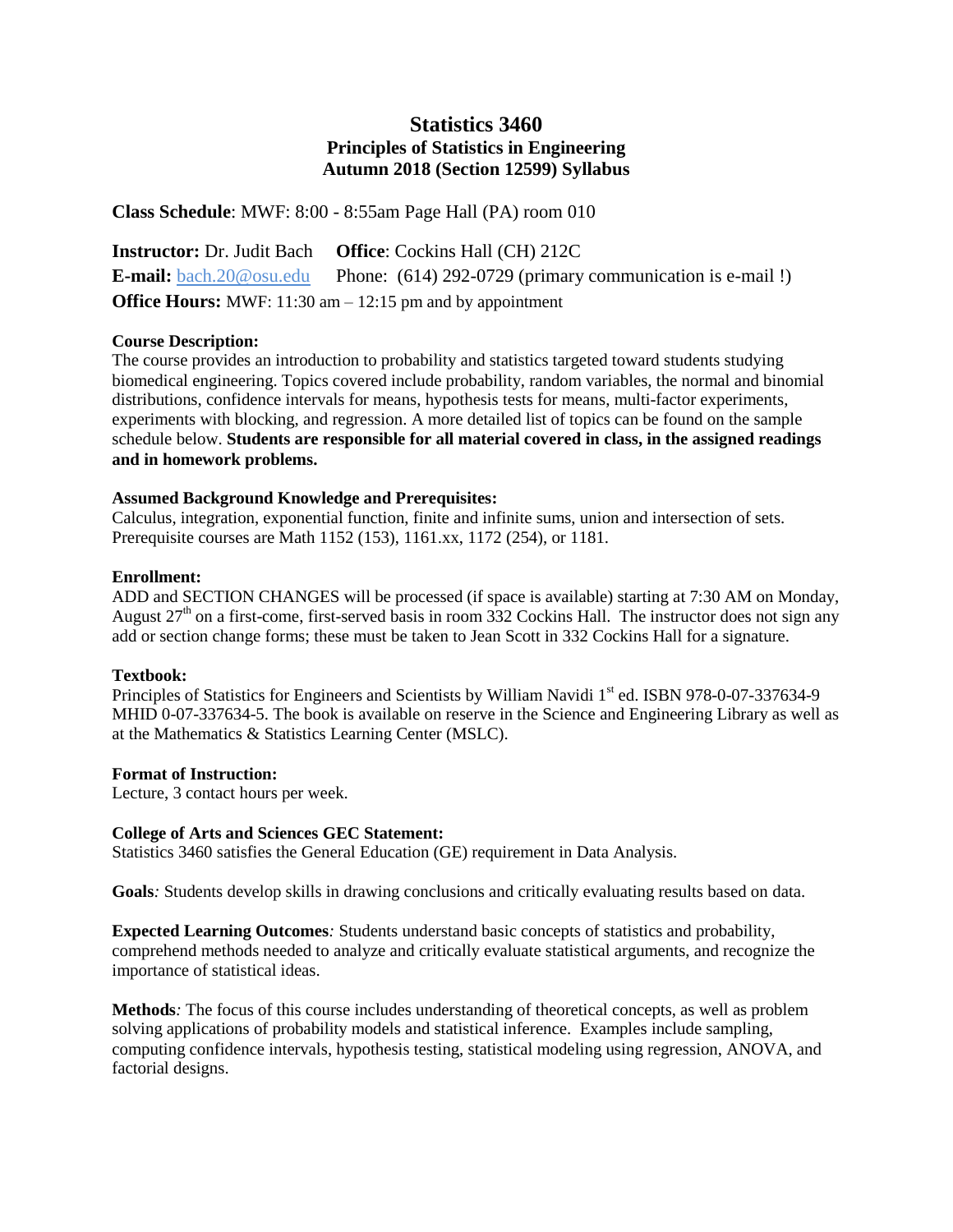#### **Homework:**

There are tentatively scheduled 8 graded homework assignments throughout the semester. You must show your work for all homework problems; do not just write the final answer. Policy regarding homework assignments is: **late homework will not be accepted** (no excuses). I understand that illness and other unplanned emergencies may pop up during the semester, and so I will drop your **three lowest** homework scores. I highly recommend that you save these "freebies" until you really need to use them! More details on homework assignments including **required format** are posted on Carmen.

### **Exams:**

The two exams during the semester and the final exam are all **closed book exams** with about 4-7 essay questions (6-12 for the final exam) **similar** in style and difficulty level to the suggested and turn-in homework problems and to the lecture examples. For each exam, you will be permitted one sheet of 8.5" x 11" **handwritten paper with formulas** you find helpful. (both sides of the paper may be used). The final exam is on Monday, December 10 from 8:00-9:45am. For the final exam, two sheets of 8.5" x 11" paper (same rules as above) may be made. The final exam will be cumulative, with a slight emphasis on those topics covered after the second midterm. **A calculator should** also **be brought to all exams** (no cell phone calculators or PDAs). Full credit for each exam problem can only be earned through showing your justification for or work on each problem. Answers without work will **not** receive full credit.

# **Expectations:**

You will be assessed on your learning of ideas, concepts, and achievement of skills presented during lecture, on the course website, and in assigned readings. You should expect that **some** ideas, concepts or skills in assigned reading may **not** be reiterated in the lecture.

#### **Attendance:**

We use TopHat for attendance. It is required to bring a **portable device** (e.g. tablet, cell phone, laptop, or clicker) to the classes to access the TopHat classroom participation system. Please, go to the **TopHat**  Home page [\(https://tophat.com/\)](https://tophat.com/) and either **login** [\(https://app.tophat.com/login\)](https://app.tophat.com/login) or **signup for an account** [\(https://app.tophat.com/register/\)](https://app.tophat.com/register/), which is free for students at The Ohio State University. **Important**: please, **use your first (given) and last (family) name**, **exactly as you are listed on Carmen along with your OSU name.# e-mail account. Join Code** for our class **(**within TopHat)**: 598866**.

#### **Grading:**

| The final course grade will be based on: |  |
|------------------------------------------|--|
|                                          |  |
|                                          |  |
|                                          |  |
|                                          |  |
|                                          |  |
| 100%                                     |  |

#### **Percentage Grading Scale:**

```
93% A 90% A- 87% B+ 83% B 80% B- 77% C+ 73% C 70% C- 67% D+ 60% D
```
#### **Study Rooms and Help Hours - MSLC (Mathematics and Statistics Learning Center):**

Our TAs hold office hours in the Mathematics and Statistics Learning Center in Cockins Hall room 122 starting the second week of classes. More details are on the MSLC webpage at [http://mslc.osu.edu](http://mslc.osu.edu/)

#### **Communication Devices:**

Other than the above listed TopHat activities, please otherwise refrain from using portable devices during class as a courtesy to those sitting around you. **All electronic devices other than a calculator must be shut off and put away during examinations.**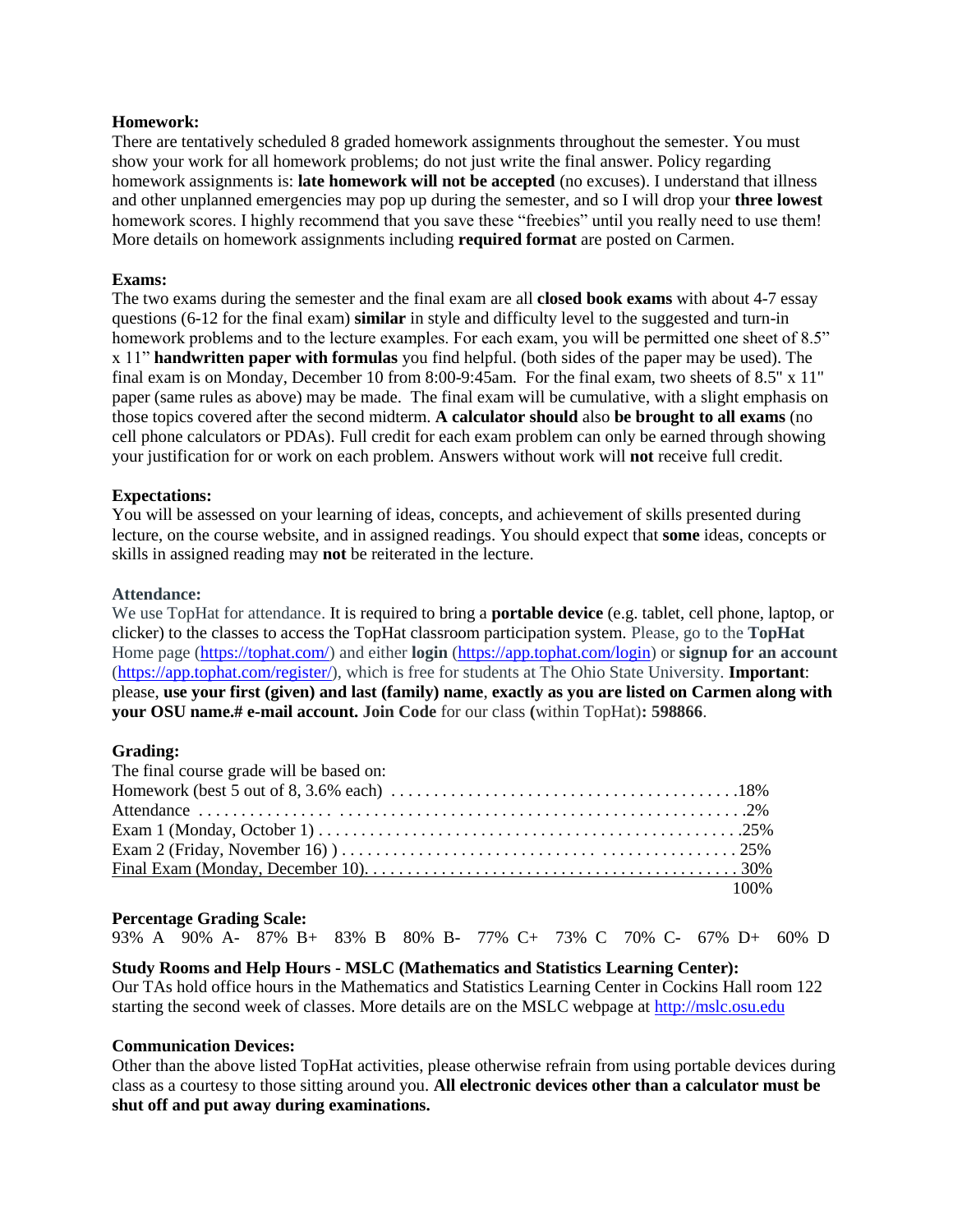#### **E-mail Correspondence:**

In order to protect your privacy, all course e-mail correspondence must be done through a valid OSU name.# account. If you have not activated your OSU email account, you can activate your account at <https://my.osu.edu/> . **All e-mail correspondence regarding the class must have "Stat 3460" in the subject field.**

# **Drop Date:**

The last day to drop the course without a 'W' appearing on your record is Friday, September 14, 2018. The last day to drop the course without petitioning is Friday, October 26, 2018

# **Receiving an `I' for the Course**

You cannot receive an incomplete for the course unless 65% of the work in the course has been completed. Extenuating circumstances will be handled on a case-by-case basis.

# **Advice:**

1. A **tentative** lecture schedule is given in this syllabus. Give a first reading to scheduled text sections **before** the lecture that covers that material. Announcements made in class or on Carmen supersede information in this syllabus. It is **your** responsibility to be up to date about the announcements.

2. The course moves rather quickly. If you are having difficulty, please **get help** as soon as possible. Homework assignments can be difficult if you wait until the last minute before trying any problems.

3. It is important that you provide sufficient details in writing up solutions to the problems for grading. It is also important that your solutions be **presented in a clear, easy to read** format. No credit will be given for work that is too sloppy or difficult to read.

4. The material becomes more complex as it moves along. The first exam material may feel easy compared to the second exam. **Keep working along** as the semester progresses.

5. Having the opportunity to use formula sheets on the exams also means that you are not given formulas and it is **your responsibility** to create your formula sheet and gather the necessary formulas you may need on an exam. Collecting important formulas along the way as we learn them is a good organized way to prepare your formulas sheet.

6. If you have a re-grade request on an exam, the request needs to be **written** on a sheet of paper attached to your original paper, within one week of the date the paper was first returned to class. If you are absent the day a graded paper is first returned to the class, it is your responsibility to come to me to get it in less than a week if you want to have a re-grade option available to you.

#### **Academic Misconduct:**

Please, help maintain an academic environment of mutual respect and fair treatment. You are expected to produce original and independent work on the exams. Although students are often encouraged to work together on homework assignments, all students must submit their own work in their own words.

#### **Academic Misconduct Statement:**

It is the responsibility of the Committee on Academic Misconduct to investigate or establish procedures for the investigation of all reported cases of student academic misconduct. The term 'academic misconduct' includes all forms of student academic misconduct wherever committed; illustrated by, but not limited to, cases of plagiarism and dishonest practices in connection with examinations. Instructors shall report all instances of alleged academic misconduct to the committee (Faculty Rule 3335-5-487). For additional information, see the Code of Student Conduct [http://studentlife.osu.edu/csc/.](http://studentlife.osu.edu/csc/)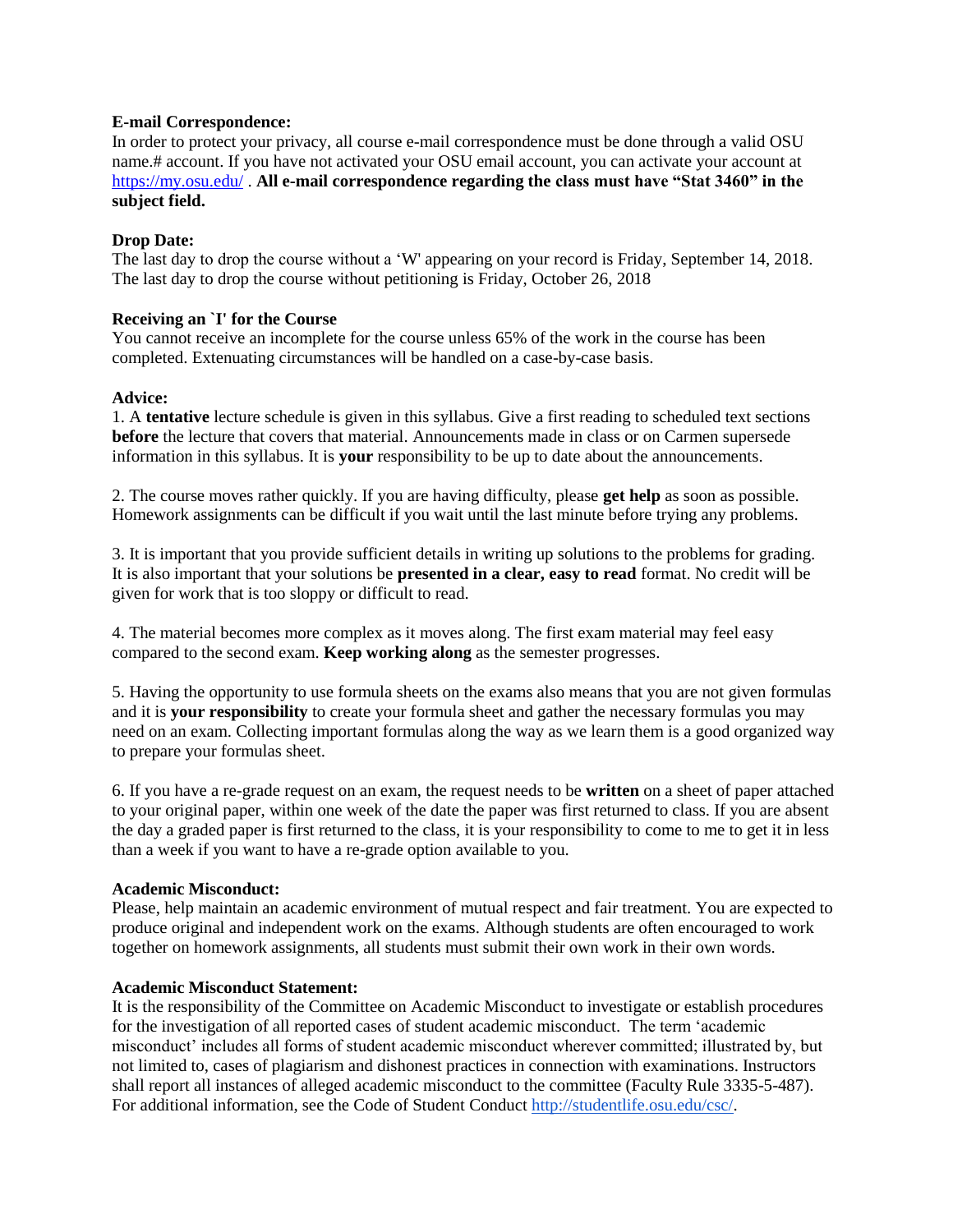# **Sexual Misconduct/Relationship Violence Statement:**

Title IX makes it clear that violence and harassment based on sex and gender are Civil Rights offenses subject to the same kinds of accountability and the same kinds of support applied to offenses against other protected categories (e.g., race). If you or someone you know has been sexually harassed or assaulted, you may find the appropriate resources at http://titleix.osu.eduor by contacting the Ohio State Title IX Coordinator, Kellie Brennan, at [titleix@osu.edu.](mailto:titleix@osu.edu)

# **Addressing Issues of Differing Abilities:**

The University strives to make all learning experiences as accessible as possible. If you anticipate or experience academic barriers based on your disability (including mental health, chronic or temporary medical conditions), please let me know immediately so that we can privately discuss options. To establish reasonable accommodations, I may request that you register with Student Life Disability Services. After registration, make arrangements with me as soon as possible to discuss your accommodations so that they may be implemented in a timely fashion. SLDS contact information: **[slds@osu.edu](mailto:slds@osu.edu)**; 614-292-3307; **[slds.osu.edu](http://www.ods.ohio-state.edu/)**; 098 Baker Hall, 113 W. 12th Avenue**.**

# **Mental Health Statement:**

As a student you may experience a range of issues that can cause barriers to learning, such as strained relationships, increased anxiety, alcohol/drug problems, feeling down, difficulty concentrating and/or lack of motivation. These mental health concerns or stressful events may lead to diminished academic performance or reduce a student's ability to participate in daily activities. The Ohio State University offers services to assist you with addressing these and other concerns you may be experiencing. If you or someone you know are suffering from any of the aforementioned conditions, you can learn more about the broad range of confidential mental health services available on campus via the Office of Student Life's Counseling and Consultation Service (CCS) by visiting [ccs.osu.edu](http://ccs.osu.edu/) or calling [614-292-5766.](tel:%28614%29%20292-5766) CCS is located on the 4th Floor of the Younkin Success Center and 10th Floor of Lincoln Tower. You can reach an on call counselor when CCS is closed at [614-292-5766](tel:%28614%29%20292-5766) and 24 hour emergency help is also available through the 24/7 National Suicide Prevention Hotline at 1-800-273-TALK or at [suicidepreventionlifeline.org.](http://suicidepreventionlifeline.org/)

#### **Diversity Statement:**

The Ohio State University affirms the importance and value of diversity in the student body. Our programs and curricula reflect our multicultural society and global economy and seek to provide opportunities for students to learn more about persons who are different from them. We are committed to maintaining a community that recognizes and values the inherent worth and dignity of every person; fosters sensitivity, understanding, and mutual respect among each member of our community; and encourages each individual to strive to reach his or her own potential. Discrimination against any individual based upon protected status, which is defined as age, color, disability, gender identity or expression, national origin, race, religion, sex, sexual orientation, or veteran status, is prohibited.

#### **Note:**

This syllabus and the calendar listed below **ARE SUBJECT TO CHANGE**.